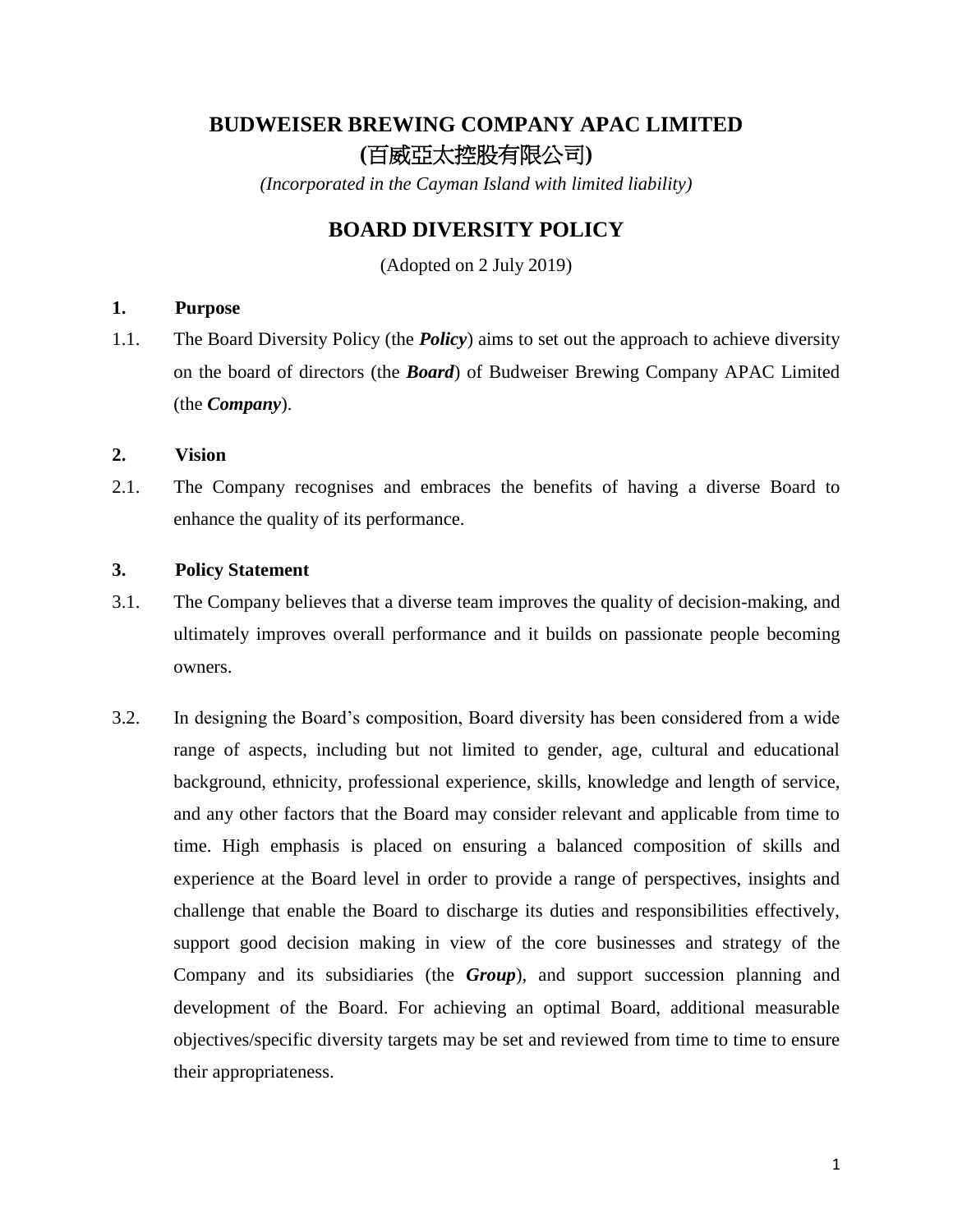#### **4. Measurable Objectives**

- 4.1. Selection of candidates will be based on the Company's nomination policy in place from time to time and will take into account this Policy. The ultimate decision will be based on merit and contribution that the selected candidates will bring to the Board and the Group, having due regard to the benefits of diversity on the Board and also the needs of the Board without focusing on a single diversity aspect.
- 4.2. The Board will take opportunities to increase the proportion of female members over time when selecting and making recommendation on suitable candidates for Board appointments. The Board would ensure that appropriate balance of gender diversity is achieved with reference to stakeholders' expectation and international and local recommended best practices, with the ultimate goal of bringing the Board to gender parity. The Board also aspires to having an appropriate proportion of directors who have direct experience in the Group's core markets, with different ethnic backgrounds, and reflecting the Group's strategy.

#### **5. Review and Monitoring**

- 5.1. The Nomination Committee will review this Policy, as appropriate, to ensure the effectiveness of this Policy. The Nomination Committee will discuss any revisions to the Policy that may be required and make recommendation to the Board for approval.
- 5.2. The Nomination Committee will monitor the implementation of this Policy by conducting review of the Board's composition at least once annually taking into account the benefits of all relevant diversity aspects, and adhering to this Policy when making recommendation on any Board appointments. The Nomination Committee will also ensure that Board diversity is considered as part of the evaluation of the Board's effectiveness.
- 5.3. A bespoke and comprehensive induction programme will be provided to each new director to ensure that he or she has a thorough understanding of the Group's operations and policies as well as his or her role and responsibilities and to address any gaps in his or her knowledge. Relevant training will also be provided to directors from time to time